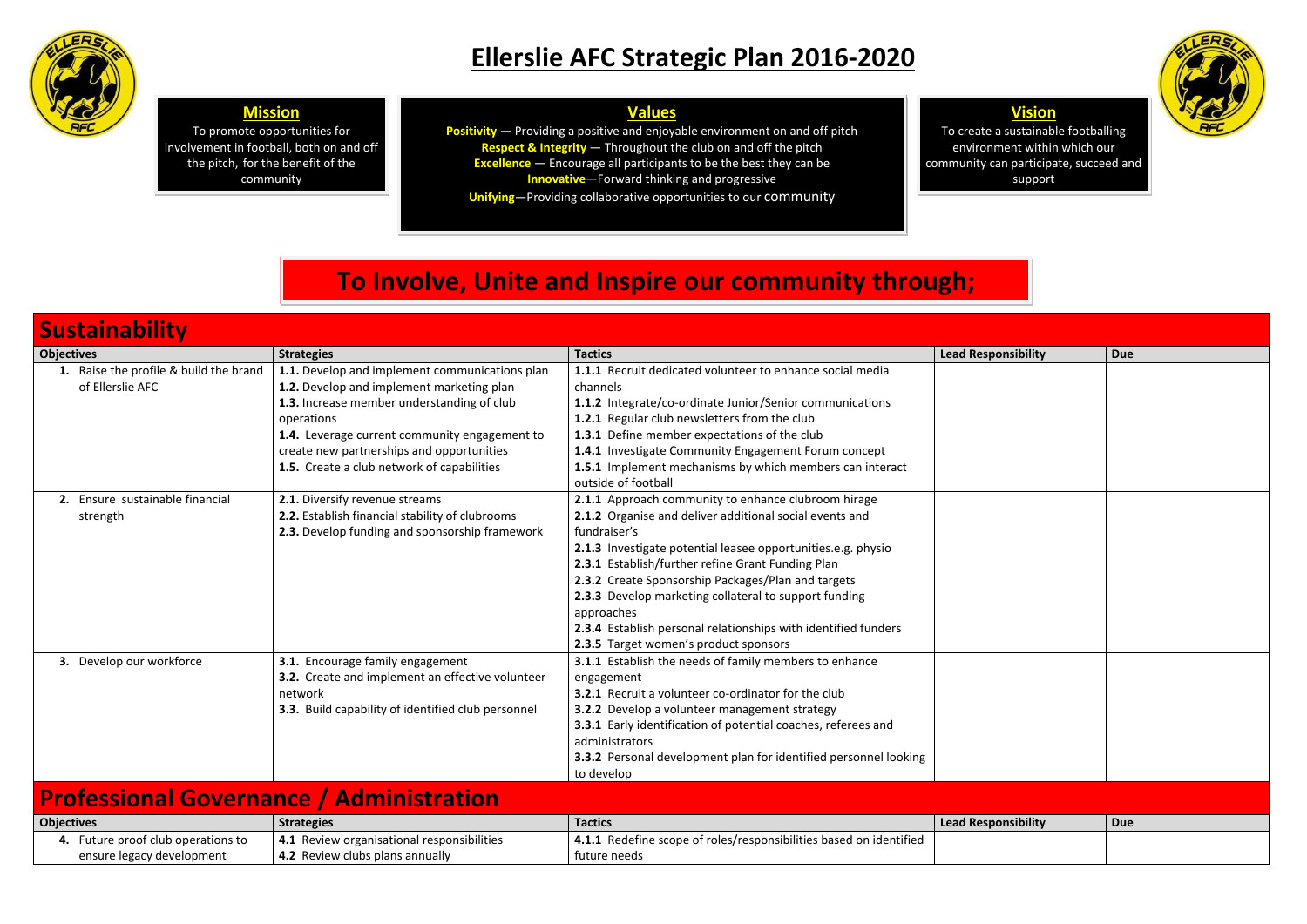|                                    | 4.3 Develop personnel succession plan           | 4.2.1 Implement regular plan reviews with key personnel             |  |
|------------------------------------|-------------------------------------------------|---------------------------------------------------------------------|--|
|                                    | 4.4 Embrace new technology                      | 4.3.1 Identify current club position                                |  |
|                                    | 4.5 Compare current practice with best practice | 4.3.2 Develop succession plan based on current position and         |  |
|                                    | alternatives                                    | future identified needs                                             |  |
|                                    | 4.6 Establish shared services across Junior and | 4.4.1 Investigate technology to assist with efficient and effective |  |
|                                    | Senior divisions                                | club operations                                                     |  |
|                                    |                                                 | 4.5.1 Identify best practice club operation examples                |  |
|                                    |                                                 | 4.6.1 Identify services that could be shared across both divisions  |  |
| 5. Effectively administer & govern | 5.1 Grow/restructure operations to manage       | 5.1.1 Identify and investigate paid roles for club governance and   |  |
| the club to standards that enhance | member growth                                   | operations                                                          |  |
| football operations                | 5.2 Full analysis of current club operation     | 5.1.2 Enhance functionality of database to capture member skills    |  |
|                                    |                                                 | to assess who could support the club                                |  |

## **Facilities**

| <b>alille</b> s                     |                                                      |                                                                         |                            |            |
|-------------------------------------|------------------------------------------------------|-------------------------------------------------------------------------|----------------------------|------------|
| <b>Objectives</b>                   | <b>Strategies</b>                                    | <b>Tactics</b>                                                          | <b>Lead Responsibility</b> | <b>Due</b> |
| 6. Strategic approach to facilities | 6.1 Conduct full facility needs analysis to identify | 6.1.1 Review club need to identify facility requirements                |                            |            |
| usage, planning, development and    | current/future demand against current capacity       | 6.1.2 Plan the allocation of usage of current/new facilities to         |                            |            |
| management                          | 6.2 Enhance current facility usage, inclusive of     | greatest effect                                                         |                            |            |
|                                     | pending projects                                     | <b>6.2.1</b> Streamline booking system                                  |                            |            |
|                                     | 6.3 Strategize facility development based on needs   | 6.2.2 Develop facility funding plan for maintenance and                 |                            |            |
|                                     | analysis                                             | improvements                                                            |                            |            |
|                                     | 6.4 Continue with the development of current         | 6.3.1 Develop plan outlining priorities for additional facilities       |                            |            |
|                                     | projects to complete Stages 2 and 3                  | <b>6.4.1</b> Develop facility development plan to ensure succession and |                            |            |
|                                     |                                                      | systematic on time delivery                                             |                            |            |
| 7. Maintain existing and establish  | 7.1 Build relationship with the education sector     | 7.1.1 Link with relevant Sport Auckland Community Sport Co-             |                            |            |
| new relationships to enhance        | 7.2 Build and Enhance current relationships with     | ordinator to build relationship with schools in the Orakei area         |                            |            |
| infrastructure                      | sport specific bodies, local government agencies and | 7.2.1 Enhance current relationship with OFC and AFF                     |                            |            |
|                                     | sporting partners                                    | 7.2.2 Build relationship with local neighbours and the Ellerslie        |                            |            |
|                                     |                                                      | <b>Residents Association</b>                                            |                            |            |
|                                     |                                                      | 7.2.3 Continue establishing relationship with Ellerslie Cricket         |                            |            |
|                                     |                                                      | Club, Auckland Council and funding agencies                             |                            |            |

# **Game Development & Football Success**

| <u>amilia dalaiamilialle di i aarmii amaaan</u> |                                                 |                                                                    |                            |     |
|-------------------------------------------------|-------------------------------------------------|--------------------------------------------------------------------|----------------------------|-----|
| <b>Objectives</b>                               | <b>Strategies</b>                               | <b>Tactics</b>                                                     | <b>Lead Responsibility</b> | Due |
| 8. Provide a seamless development               | 8.1 Create development frameworks for all       | 8.1.1 Develop a framework to identify, utilise and develop         |                            |     |
| pathway for all club personnel to               | 8.2 Utilisation of NZF frameworks where         | referees                                                           |                            |     |
| excel                                           | appropriate                                     | 8.1.2 Develop full coach development framework that will           |                            |     |
|                                                 | 8.3 Continue to enhance the development of the  | recruit, retain, develop and reward coaches                        |                            |     |
|                                                 | Girls and Women's section of the club           | 8.1.3 Develop full player pathway to detail opportunities for all  |                            |     |
|                                                 |                                                 | players already part of the club                                   |                            |     |
|                                                 |                                                 | 8.2.1 Continue to review Whole of Football developments and        |                            |     |
|                                                 |                                                 | adopt as appropriate                                               |                            |     |
|                                                 |                                                 | 8.3.1 Develop strategy to integrate players from different         |                            |     |
|                                                 |                                                 | division teams within the club                                     |                            |     |
|                                                 |                                                 | 8.3.2 Appoint top quality coaches to develop larger number of      |                            |     |
|                                                 |                                                 | good players                                                       |                            |     |
| 9. Provide opportunities for all                | 9.1 Create innovative footballing opportunities | 9.1.1 Foster relationships with OFC regarding players from the     |                            |     |
| players whether social or                       | 9.2 Develop year round playing opportunities    | Islands coming to Auckland                                         |                            |     |
| competitive                                     | 9.3 Enhance links between Junior and Senior     | <b>9.1.2</b> Identify relationships to assist development pathways |                            |     |
|                                                 | sections of the club                            | 9.1.3 Investigate the feasibility of providing players with        |                            |     |
|                                                 |                                                 | scholarship opportunities                                          |                            |     |